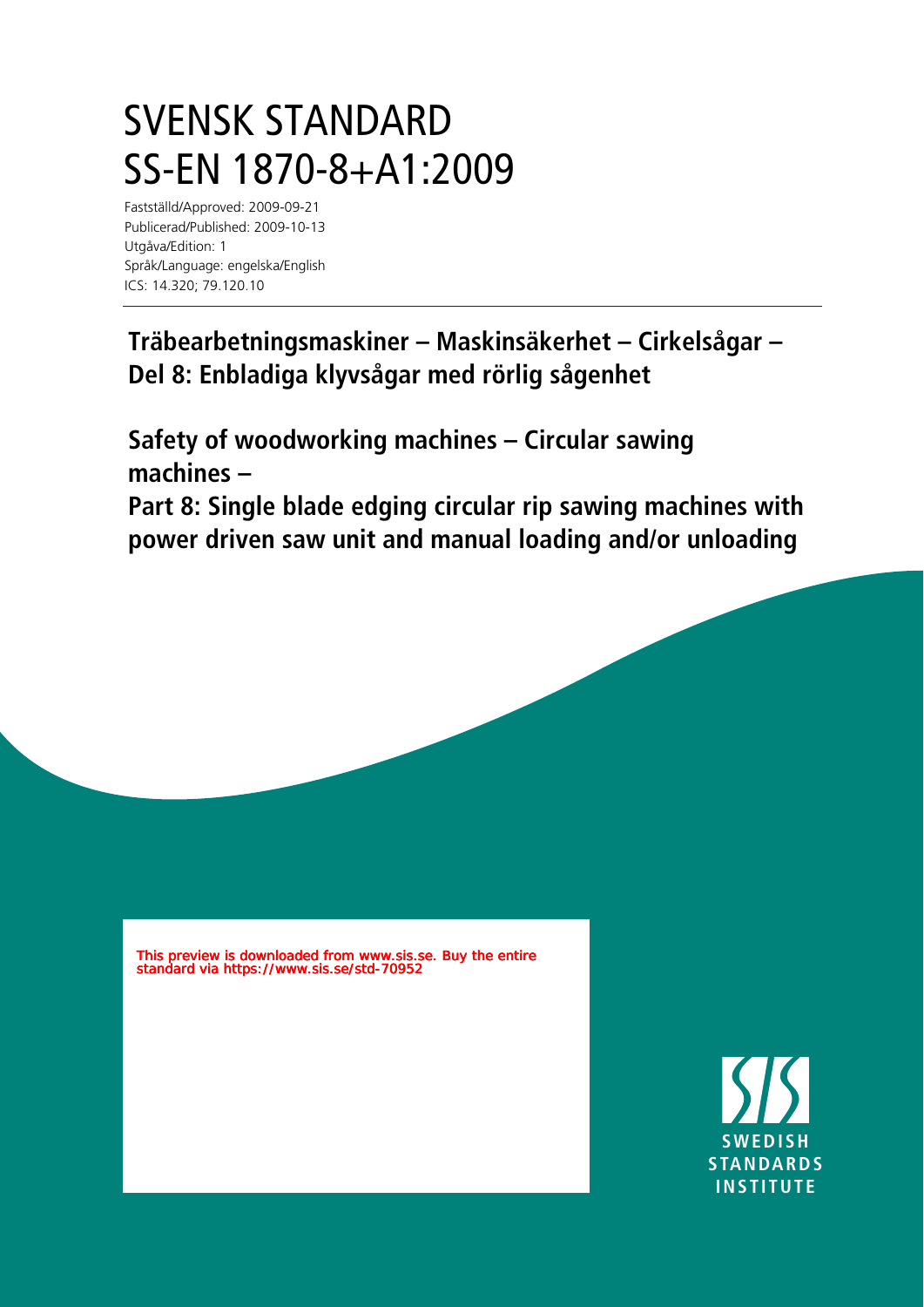## Hitta rätt produkt och ett leveranssätt som passar dig

#### Standarder

Genom att följa gällande standard både effektiviserar och säkrar du ditt arbete. Många standarder ingår dessutom ofta i paket.

#### Tjänster

Abonnemang är tjänsten där vi uppdaterar dig med aktuella standarder när förändringar sker på dem du valt att abonnera på. På så sätt är du säker på att du alltid arbetar efter rätt utgåva.

e-nav är vår online-tjänst som ger dig och dina kollegor tillgång till standarder ni valt att abonnera på dygnet runt. Med e-nav kan samma standard användas av flera personer samtidigt.

#### Leveranssätt

Du väljer hur du vill ha dina standarder levererade. Vi kan erbjuda dig dem på papper och som pdf.

#### Andra produkter

Vi har böcker som underlättar arbetet att följa en standard. Med våra böcker får du ökad förståelse för hur standarder ska följas och vilka fördelar den ger dig i ditt arbete. Vi tar fram många egna publikationer och fungerar även som återförsäljare. Det gör att du hos oss kan hitta över 500 unika titlar. Vi har även tekniska rapporter, specikationer och "workshop agreement". Matriser är en översikt på standarder och handböcker som bör läsas tillsammans. De finns på sis.se och ger dig en bra bild över hur olika produkter hör ihop.

#### Standardiseringsprojekt

Du kan påverka innehållet i framtida standarder genom att delta i någon av SIS ca 400 Tekniska Kommittéer.

# Find the right product and the type of delivery that suits you

#### Standards

By complying with current standards, you can make your work more efficient and ensure reliability. Also, several of the standards are often supplied in packages.

#### Services

Subscription is the service that keeps you up to date with current standards when changes occur in the ones you have chosen to subscribe to. This ensures that you are always working with the right edition.

e-nav is our online service that gives you and your colleagues access to the standards you subscribe to 24 hours a day. With e-nav, the same standards can be used by several people at once.

#### Type of delivery

You choose how you want your standards delivered. We can supply them both on paper and as PDF files.

#### Other products

We have books that facilitate standards compliance. They make it easier to understand how compliance works and how this benefits you in your operation. We produce many publications of our own, and also act as retailers. This means that we have more than 500 unique titles for you to choose from. We also have technical reports, specifications and workshop agreements. Matrices, listed at sis.se, provide an overview of which publications belong together.

#### Standardisation project

You can influence the content of future standards by taking part in one or other of SIS's 400 or so Technical Committees.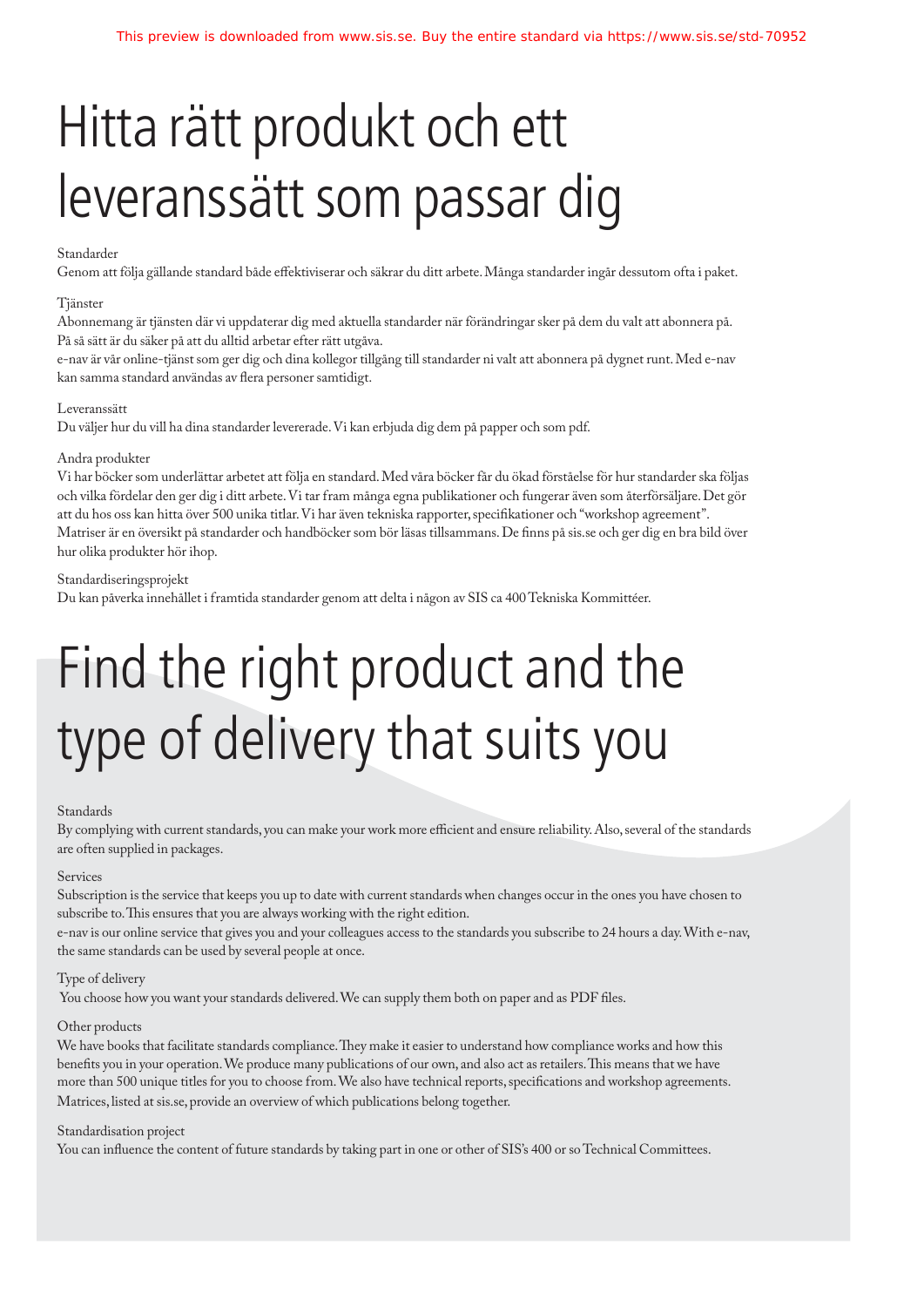Europastandarden EN 1870-8:2001+A1:2009 gäller som svensk standard. Detta dokument innehåller den officiella engelska versionen av EN 1870-8:2001+A1:2009.

Denna standard ersätter SS-EN 1870-8, utgåva 1.

The European Standard EN 1870-8:2001+A1:2009 has the status of a Swedish Standard. This document contains the official English version of EN 1870-8:2001+A1:2009.

This standard supersedes the Swedish Standard SS-EN 1870-8, edition 1.

© Copyright/Upphovsrätten till denna produkt tillhör SIS, Swedish Standards Institute, Stockholm, Sverige. Användningen av denna produkt regleras av slutanvändarlicensen som återfinns i denna produkt, se standardens sista sidor.

© Copyright/Upphovsrätten till denna produkt tillhör SIS, Swedish Standards Institute, Stockholm, Sverige. Användningen<br>av denna produkt regleras av slutanvändarlicensen som återfinns i denna produkt, se standardens sista

Upplysningar om sakinnehållet i standarden lämnas av SIS, Swedish Standards Institute, telefon 08-555 520 00. Standarder kan beställas hos SIS Förlag AB som även lämnar allmänna upplysningar om svensk och utländsk standard.

Information about the content of the standard is available from the Swedish Standards Institute (SIS), tel +46 8 555 520 00. Standards may be ordered from SIS Förlag AB, who can also provide general information about Swedish and foreign standards.

SIS Förlag AB, SE 118 80 Stockholm, Sweden. Tel: +46 8 555 523 10. Fax: +46 8 555 523 11. E-mail: sis.sales@sis.se Internet: www.sis.se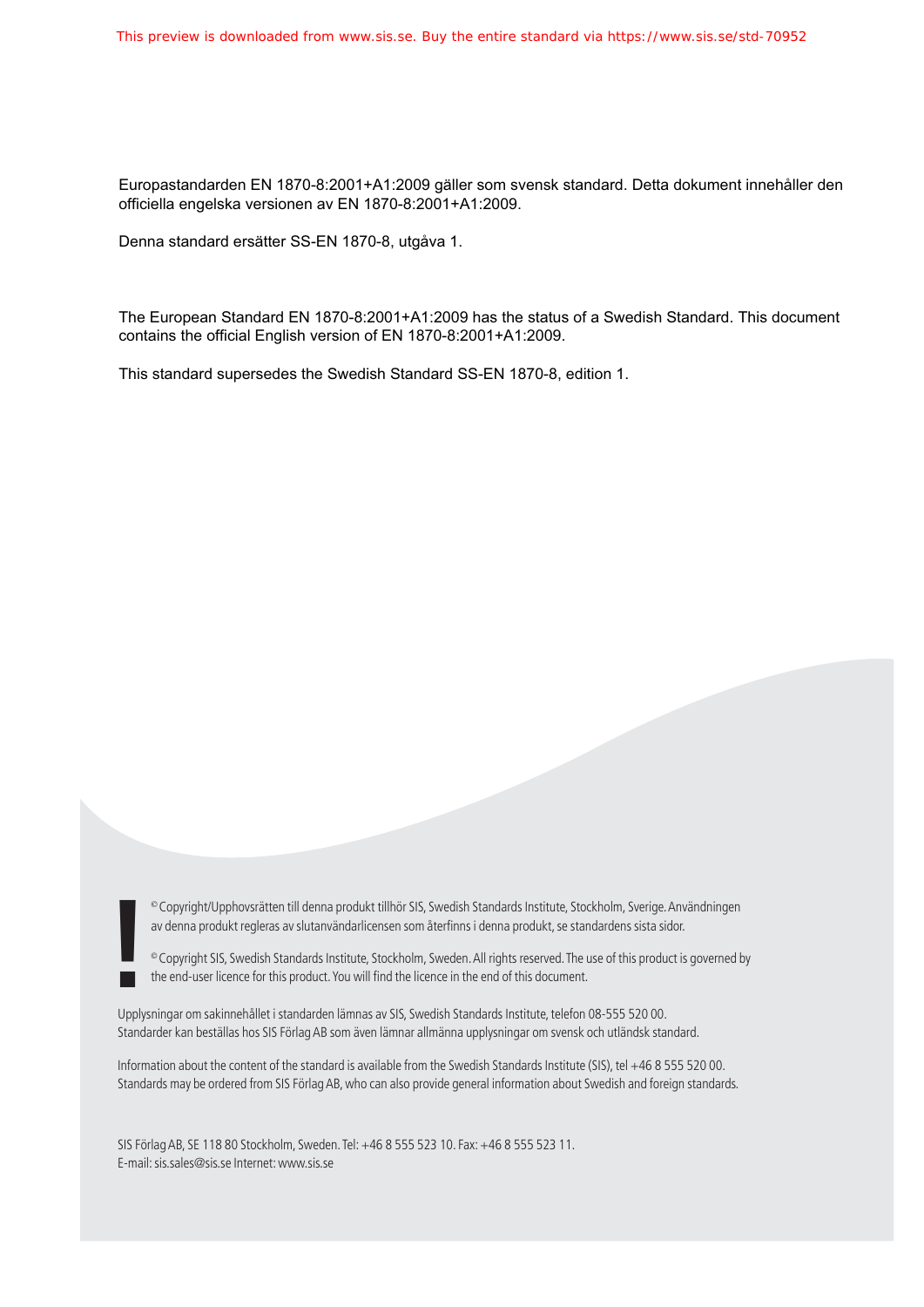This preview is downloaded from www.sis.se. Buy the entire standard via https://www.sis.se/std-70952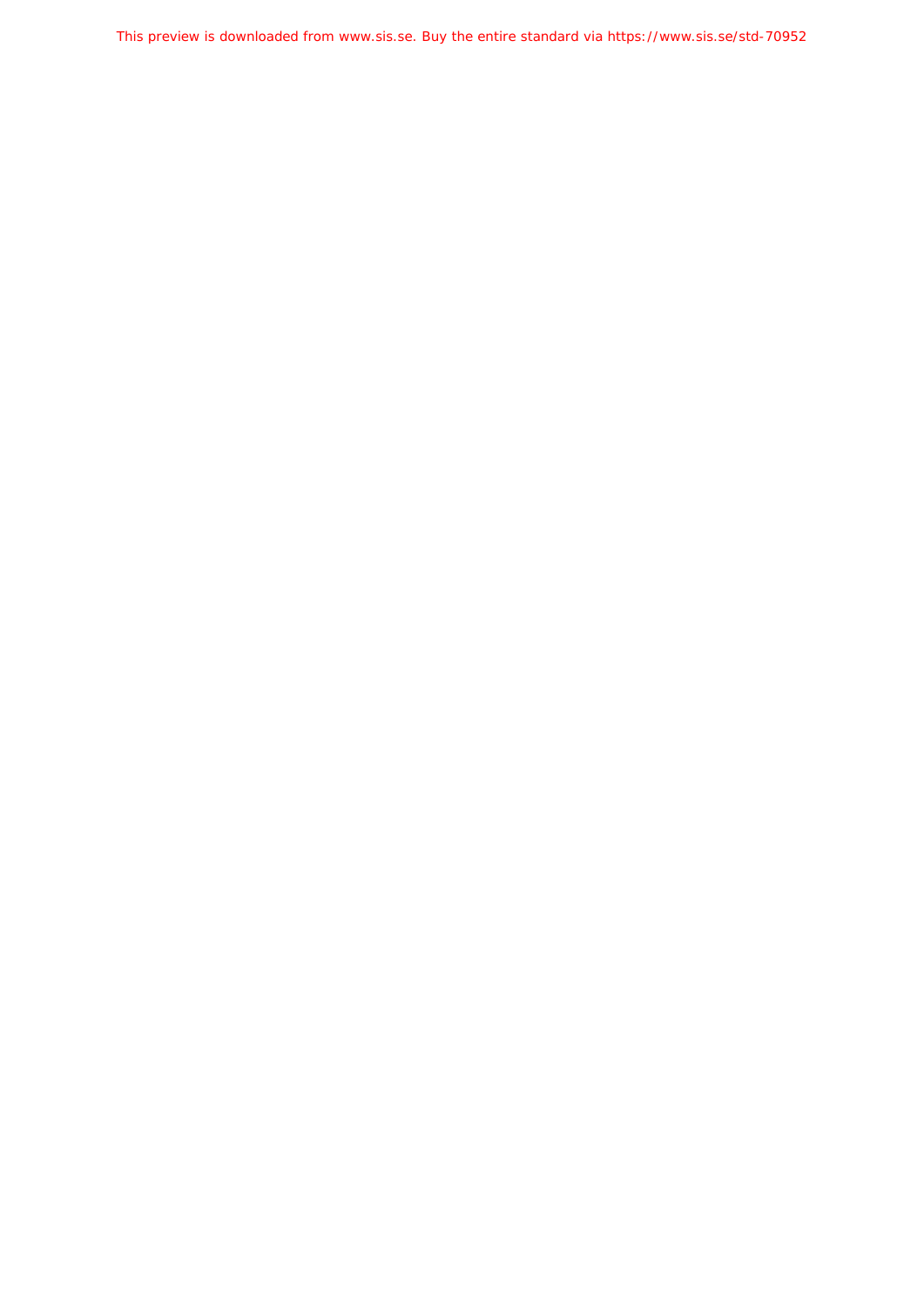## EUROPEAN STANDARD NORME EUROPÉENNE EUROPÄISCHE NORM

### **EN 1870-8:2001+A1**

September 2009

ICS 79.120.10 Supersedes EN 1870-8:2001

English Version

#### Safety of woodworking machines - Circular sawing machines - Part 8: Single blade edging circular rip sawing machines with power driven saw unit and manual loading and/or unloading

Sécurité des machines pour le travail du bois - Machines à scier circulaires - Partie 8: Déligneuses monolames à déplacement mécanisé du groupe de sciage et à chargement manuel et/ou déchargement manuel

 Sicherheit von Holzbearbeitungsmaschinen - Kreissägemaschinen - Teil 8: Einblattbesäum- und Leistenkreissägemaschinen mit kraftbetätigtem Sägeaggregat und Handbeschickung und/oder Handentnahme

This European Standard was approved by CEN on 30 September 2001 and includes Amendment 1 approved by CEN on 30 July 2009.

CEN members are bound to comply with the CEN/CENELEC Internal Regulations which stipulate the conditions for giving this European Standard the status of a national standard without any alteration. Up-to-date lists and bibliographical references concerning such national standards may be obtained on application to the CEN Management Centre or to any CEN member.

This European Standard exists in three official versions (English, French, German). A version in any other language made by translation under the responsibility of a CEN member into its own language and notified to the CEN Management Centre has the same status as the official versions.

CEN members are the national standards bodies of Austria, Belgium, Bulgaria, Cyprus, Czech Republic, Denmark, Estonia, Finland, France, Germany, Greece, Hungary, Iceland, Ireland, Italy, Latvia, Lithuania, Luxembourg, Malta, Netherlands, Norway, Poland, Portugal, Romania, Slovakia, Slovenia, Spain, Sweden, Switzerland and United Kingdom.



EUROPEAN COMMITTEE FOR STANDARDIZATION COMITÉ EUROPÉEN DE NORMALISATION EUROPÄISCHES KOMITEE FÜR NORMUNG

**Management Centre: Avenue Marnix 17, B-1000 Brussels**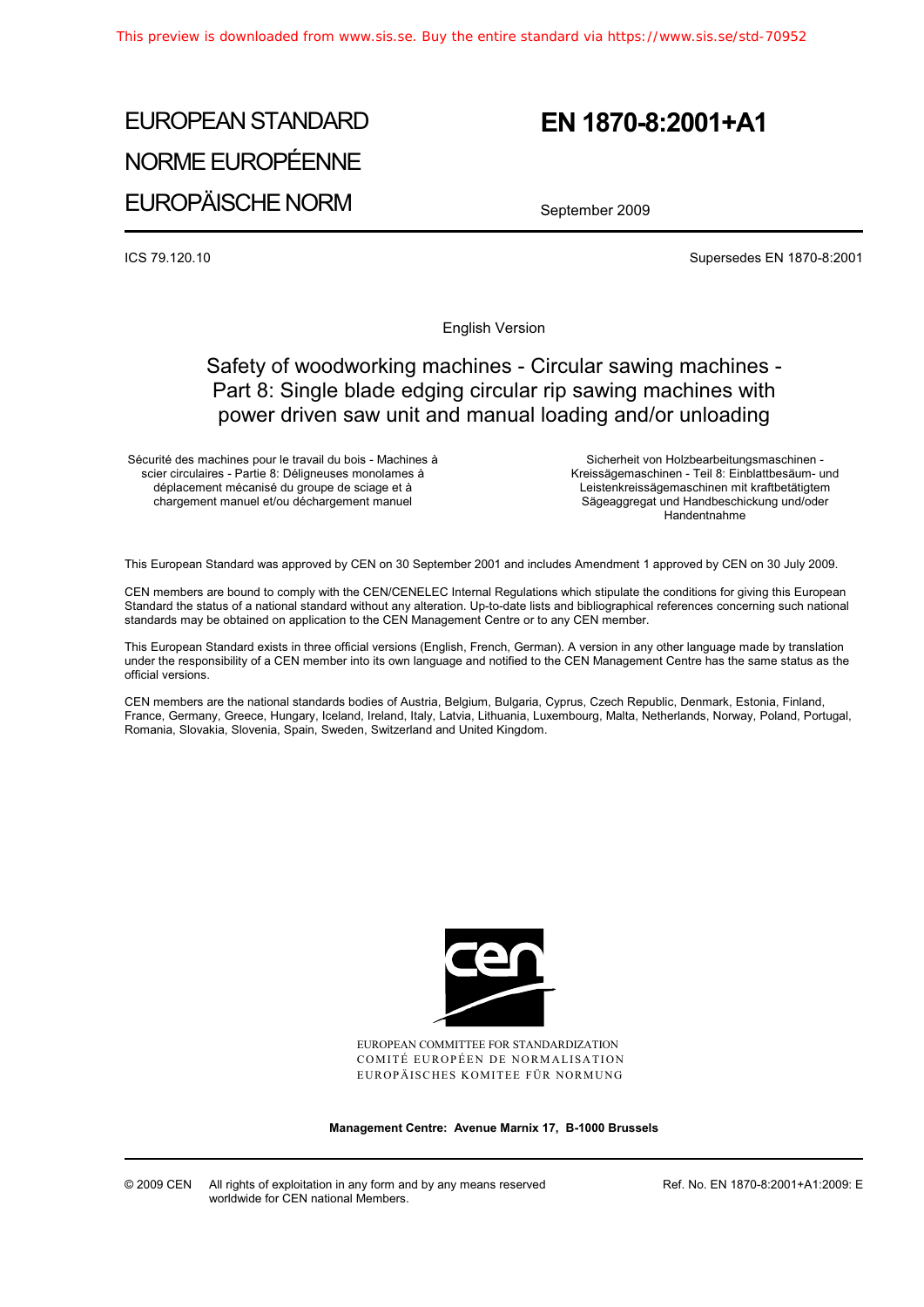SS-EN 1870-8+AY:2009 (E)<br>|<br>|

### **Contents**

| 0            |  |
|--------------|--|
| 1            |  |
| $\mathbf{2}$ |  |
| 3            |  |
| 3.1          |  |
| 3.2          |  |
| 4            |  |
| 5            |  |
| 5.1          |  |
| 5.1.1        |  |
| 5.1.2        |  |
| 5.1.3        |  |
| 5.1.4        |  |
| 5.1.5        |  |
| 5.1.6        |  |
| 5.1.7        |  |
| 5.1.8        |  |
| 5.1.9        |  |
| 5.1.10       |  |
| 5.1.11       |  |
| 5.2          |  |
| 5.2.1        |  |
| 5.2.2        |  |
| 5.2.3        |  |
| 5.2.4        |  |
| 5.2.5        |  |
| 5.2.6        |  |
| 5.2.7        |  |
| 5.2.8        |  |
| 5.2.9        |  |
| 5.3          |  |
| 5.3.1        |  |
| 5.3.2        |  |
| 5.3.3        |  |
| 5.3.4        |  |
| 5.3.5        |  |
| 5.3.6        |  |
| 5.3.7        |  |
| 5.3.8        |  |
| 5.3.9        |  |
| 5.3.10       |  |
| 5.3.11       |  |
| 5.3.12       |  |
|              |  |
|              |  |
| 5.3.15       |  |
| 5.3.16       |  |
| 5.3.17       |  |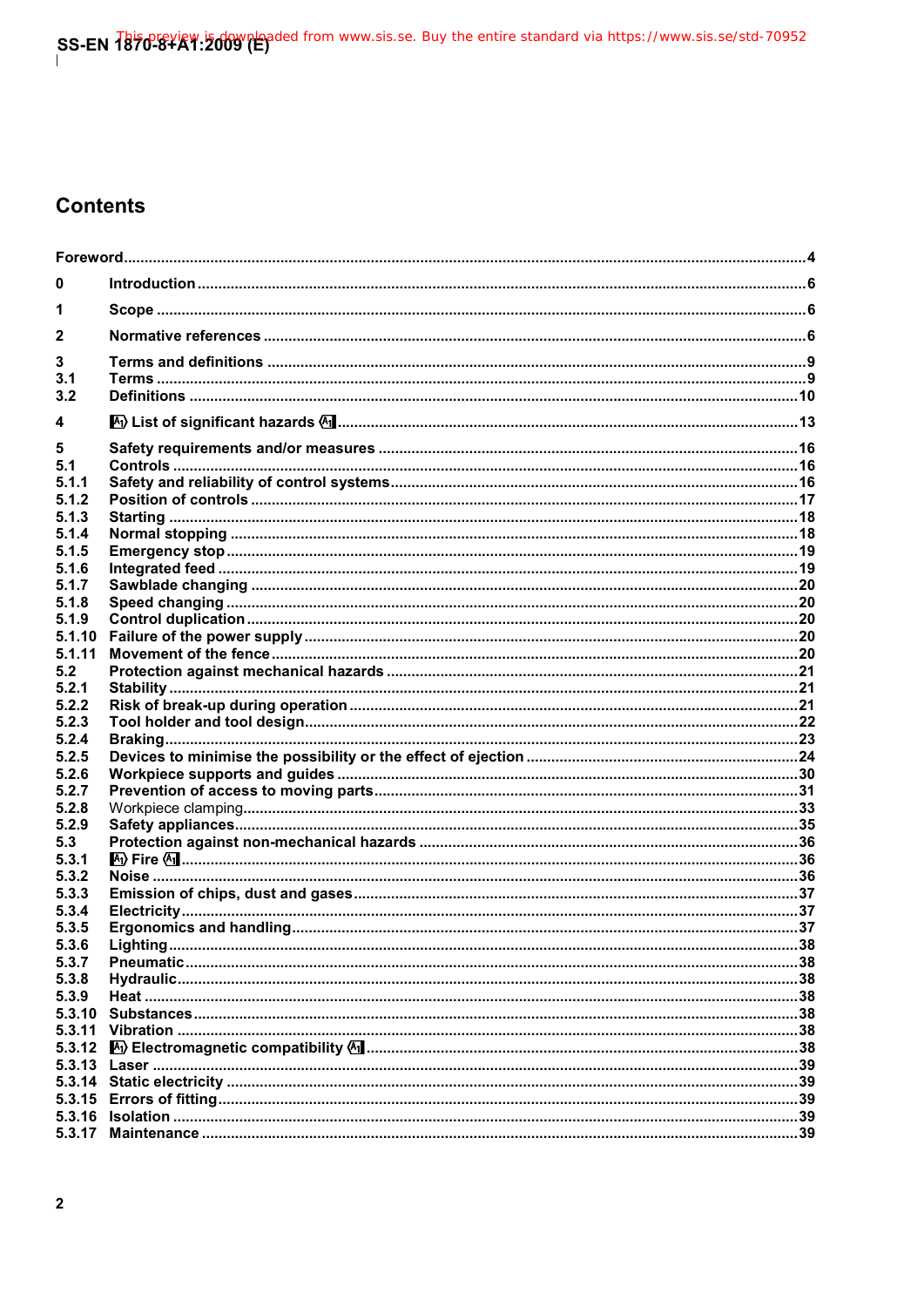| 6<br>6.1<br>6.2<br>6.2.1<br>6.2.2 |                                                                                         |  |
|-----------------------------------|-----------------------------------------------------------------------------------------|--|
| 6.3                               |                                                                                         |  |
|                                   |                                                                                         |  |
|                                   |                                                                                         |  |
|                                   |                                                                                         |  |
|                                   |                                                                                         |  |
| E.1                               |                                                                                         |  |
| E.2                               |                                                                                         |  |
| E.3                               |                                                                                         |  |
|                                   | Annex ZA (informative) Ma Relationship between this European Standard and the Essential |  |
|                                   | Annex ZB (informative) M Relationship between this European Standard and the Essential  |  |
|                                   |                                                                                         |  |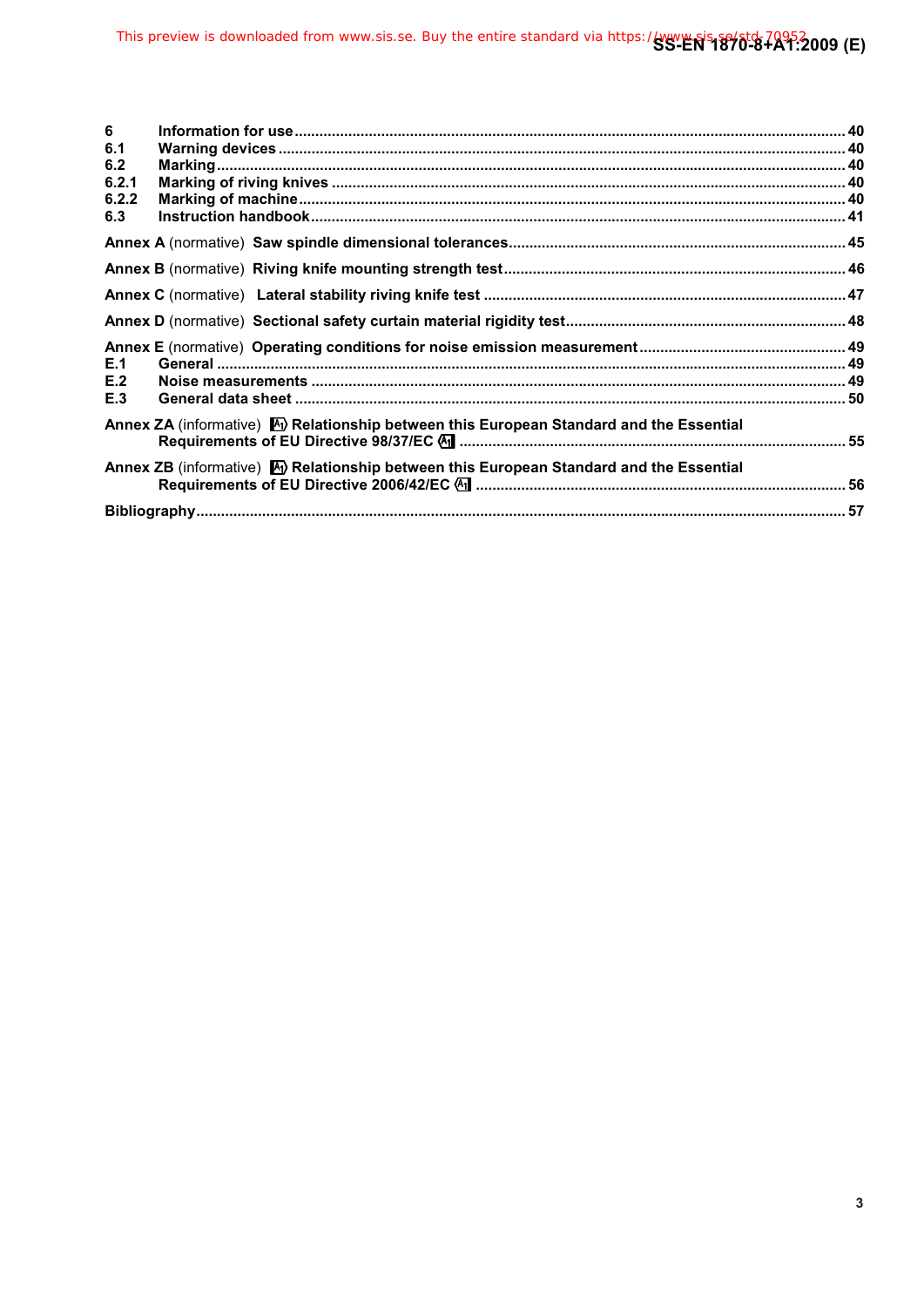#### **Foreword**

This document (EN 1870-8:2001+A1:2009) has been prepared by CEN /TC 142 "Woodworking machines - Safety", the secretariat of which is held by UNI.

This European Standard shall be given the status of a national standard, either by publication of an identical text or by endorsement, at the latest by March 2010, and conflicting national standards shall be withdrawn at the latest by March 2010.

Attention is drawn to the possibility that some of the elements of this document may be the subject of patent rights. CEN [and/or CENELEC] shall not be held responsible for identifying any or all such patent rights.

This document includes Amendment 1, approved by CEN on 2009-07-30.

This document supersedes EN 1870-8:2001.

The start and finish of text introduced or altered by amendment is indicated in the text by tags  $\mathbb{A}_1$ .

 $\mathbb{A}_1$ ) This European Standard has been prepared under a mandate given to CEN by the European Commission and the European Free Trade Association, and supports essential requirements of the Machinery Directive.

For relationship with EU Directive(s), see informative Annexes ZA and ZB, which are integral parts of this document. (41

Organisations contributing to the preparation of this European Standard include European Committee of Woodworking Machinery Manufacturers Association "EUMABOIS".

The annexes A, B, C, D and E are normative and  $\mathbb{A}_1$  Annexes ZA and ZB  $\mathbb{A}_1$  are informative.

This standard includes a Bibliography.

!EN 1870 *Safety of woodworking machines — Circular sawing machines* consists of the following parts:

*Part 1: Circular saw benches (with and without sliding table), dimension saws and building site saws* 

*Part 3: Down cutting cross-cut saws and dual purpose down cutting cross-cut saws/circular saw benches* 

*Part 4: Multi-blade rip sawing machines with manual loading and/or unloading* 

*Part 5: Circular saw -benches/up-cutting cross-cut sawing machines* 

*Part 6: Circular sawing machines for firewood and dual purpose circular sawing machines for firewood/circular saw benches, with manual loading and/or unloading* 

*Part 7: Single blade log sawing machines with integrated feed table and manual loading and/or unloading* 

*Part 8: Single blade edging circular rip sawing machines with power driven saw unit and manual loading and/or unloading* 

*Part 9: Double blade circular sawing machines for cross-cutting with integrated feed and with manual loading and/or unloading* 

*Part 10: Single blade automatic and semi-automatic up-cutting cross-cut sawing machines*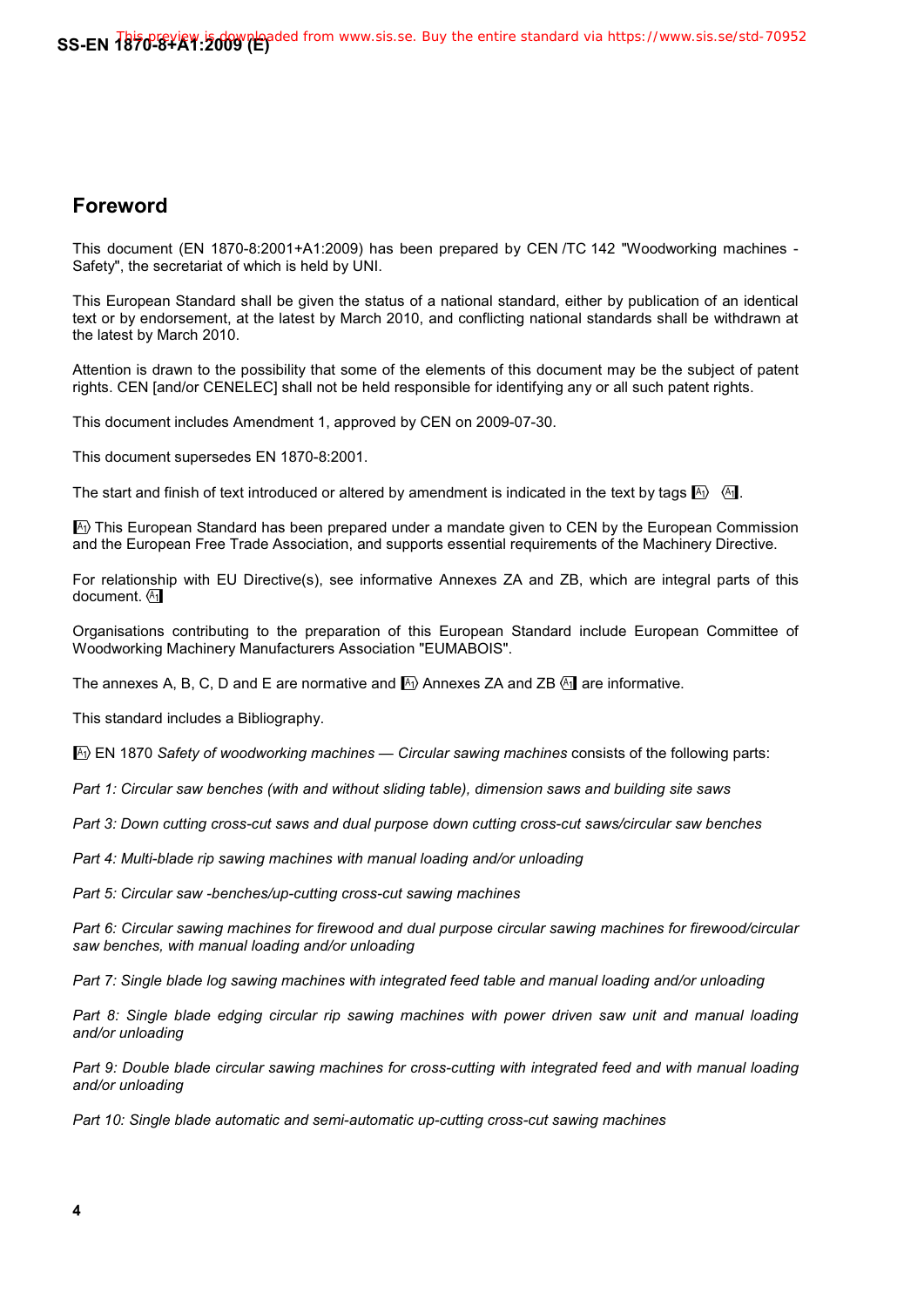*Part 11: Semi-automatic and automatic horizontal cross-cut sawing machines with one saw unit (radial arm saws)* 

*Part 12: Pendulum cross-cut sawing machines* 

*Part 13: Horizontal beam panel sawing machines* 

*Part 14: Vertical panel sawing machines* 

*Part 15: Multi-blade cross-cut sawing machines with integrated feed of the workpiece and manual loading and/or unloading* 

*Part 16: Double mitre sawing machines for V-cutting* 

*Part 17: Manual horizontal cutting cross-cut sawing machines with one saw unit (manual radial arm saws)*"

The European Standards produced by CEN/TC 142 are particular to woodworking machines and complement the relevant A and B Standards on the subject of general safety (see introduction of  $\mathbb{A}_1$ ) EN ISO 12100-1:2003  $\mathbb{A}_1$  for a description of A, B and C standards).

According to the CEN/CENELEC Internal Regulations, the national standards organizations of the following countries are bound to implement this European Standard: Austria, Belgium, Bulgaria, Cyprus, Czech Republic, Denmark, Estonia, Finland, France, Germany, Greece, Hungary, Iceland, Ireland, Italy, Latvia, Lithuania, Luxembourg, Malta, Netherlands, Norway, Poland, Portugal, Romania, Slovakia, Slovenia, Spain, Sweden, Switzerland and United Kingdom.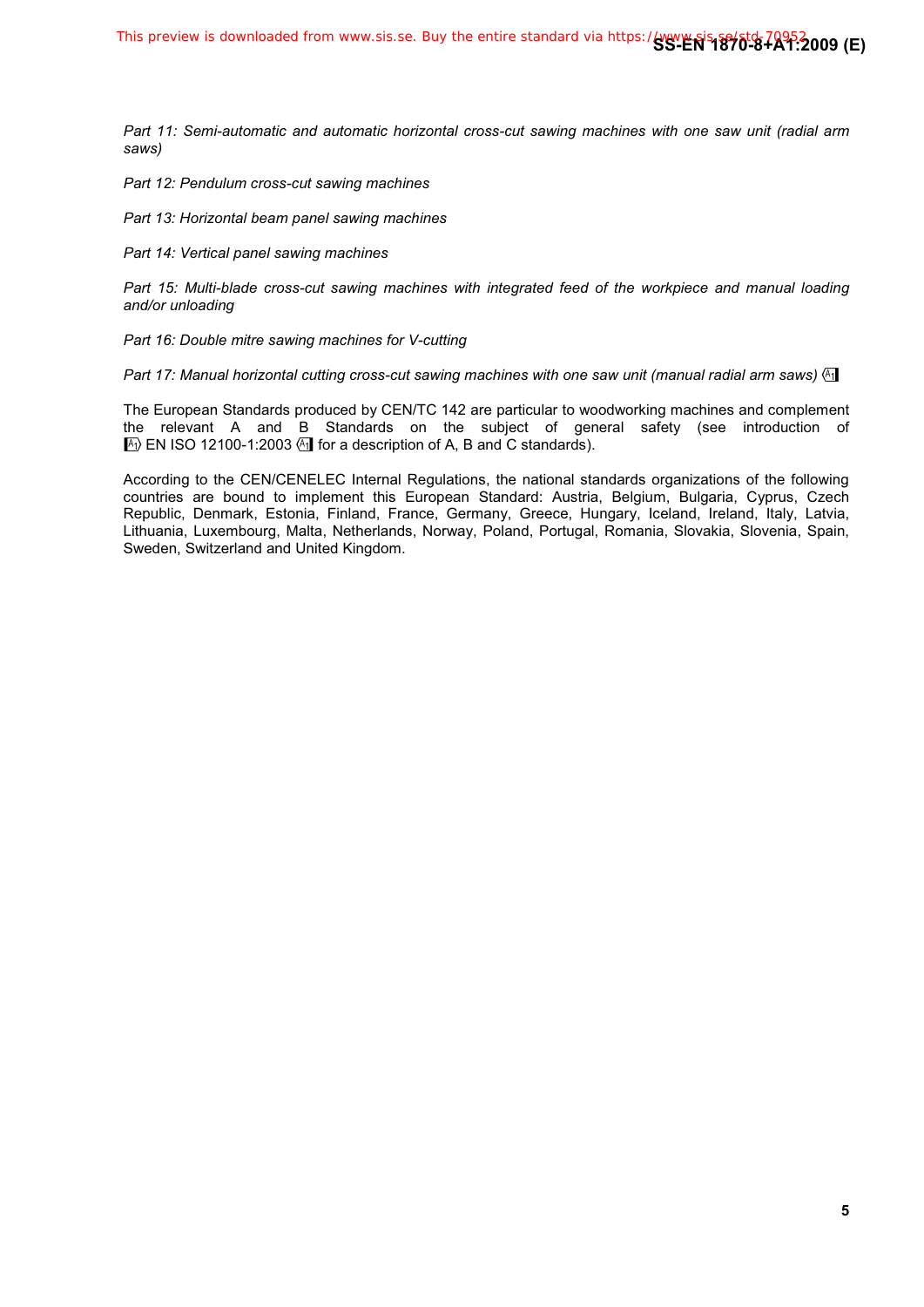#### **0 Introduction**

This European Standard has been prepared to be a harmonised standard to provide one means of conforming to the essential safety requirements of the Machinery Directive, and associated EFTA regulations. This European Standard is a type "C" standard as defined in  $\overline{A_1}$  EN ISO 12100-1:2003  $\overline{A_1}$ .

The extent to which hazards are covered is indicated in the scope of this European Standard.

The requirements of this European Standard concern designers, manufacturers, suppliers and importers of single blade edging circular rip sawing machines with power driven saw unit and manual loading and/or unloading.

This European Standard also includes information to be provided by the manufacturer to the user.

Common requirements for tooling are given in  $A_1$ ) EN 847-1:2005  $A_1$ .

#### **1 Scope**

 $\ket{\mathbb{A}}$  This document deals with all significant hazards, hazardous situations and events as listed in Clause 4 which are relevant to single blade edging circular rip sawing machines with power driven saw unit and manual loading and/or unloading, hereinafter referred to as "machines", designed to cut solid wood, chipboard, fibreboard and plywood.  $\sqrt{41}$ 

#### $A_1$  *deleted text*  $A_1$

For Computer Numerically Controlled (CNC) machines this European Standard does not cover hazards related to Electro-Magnetic Compatibility (EMC).

This European Standard applies to machines where the workpiece is stationary, the vertical and horizontal movements of the saw unit are power driven, and where the machine is provided with workpiece clamping the workpiece may or may not be clamped during cutting.

This European Standard does not apply to machines:

- where the workpiece is fed to the sawblade during cutting;
- designed specifically for cutting veneers;
- provided with a device situated behind the line of cut, which moves in a direction parallel to the line of cut, for automatically unloading the workpiece during the return of the saw unit to the rest position.

This European Standard is primarily directed at machines which are manufactured after the date of issue of this European Standard.

#### **2 Normative references**

 $\mathbb{A}$ ) The following referenced documents are indispensable for the application of this document. For dated references, only the edition cited applies. For undated references, the latest edition of the referenced document (including any amendments) applies.  $(A_1)$ 

 $\overline{A_1}$  deleted text  $\overline{A_1}$